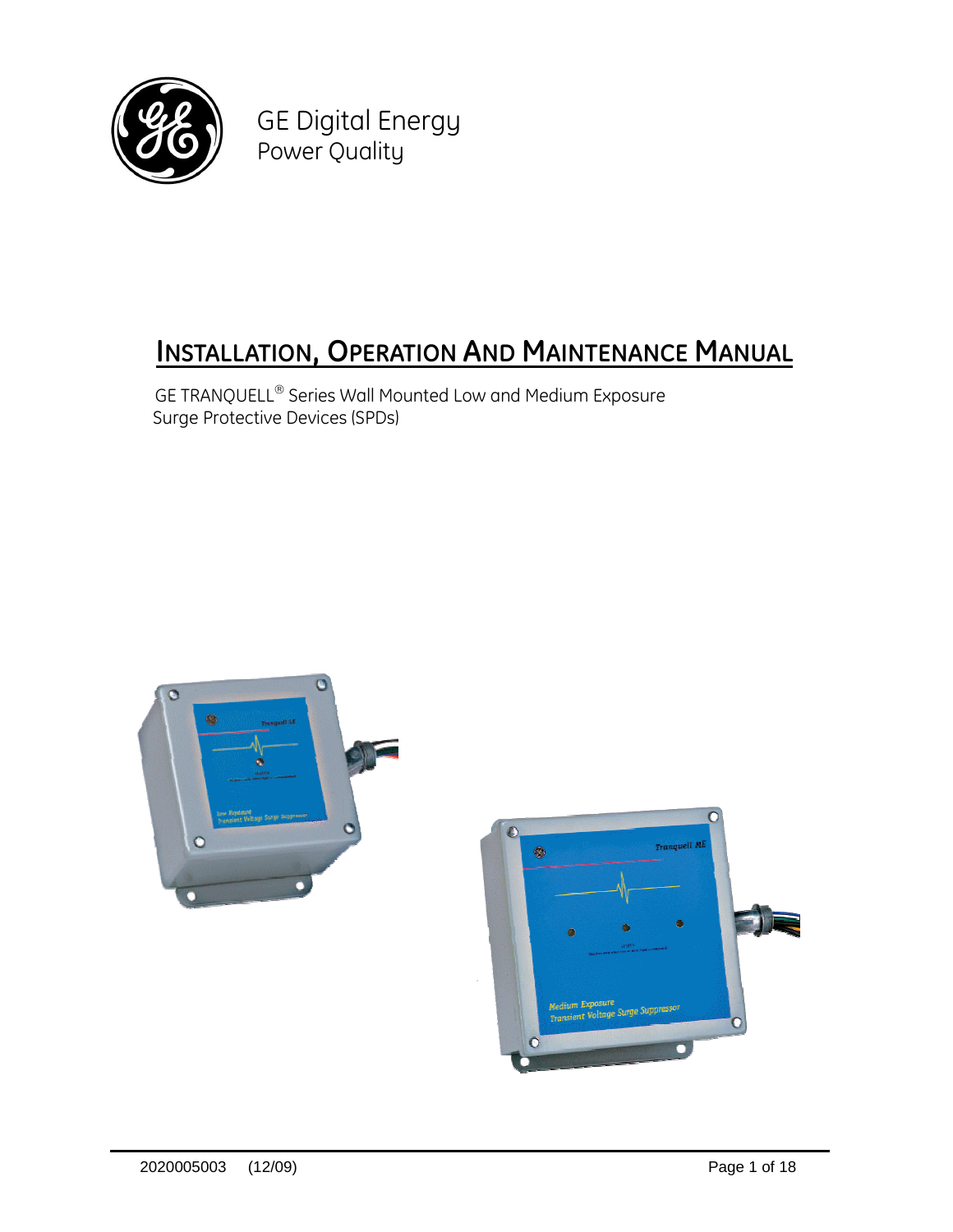#### **TABLE OF CONTENTS**

| .18 |
|-----|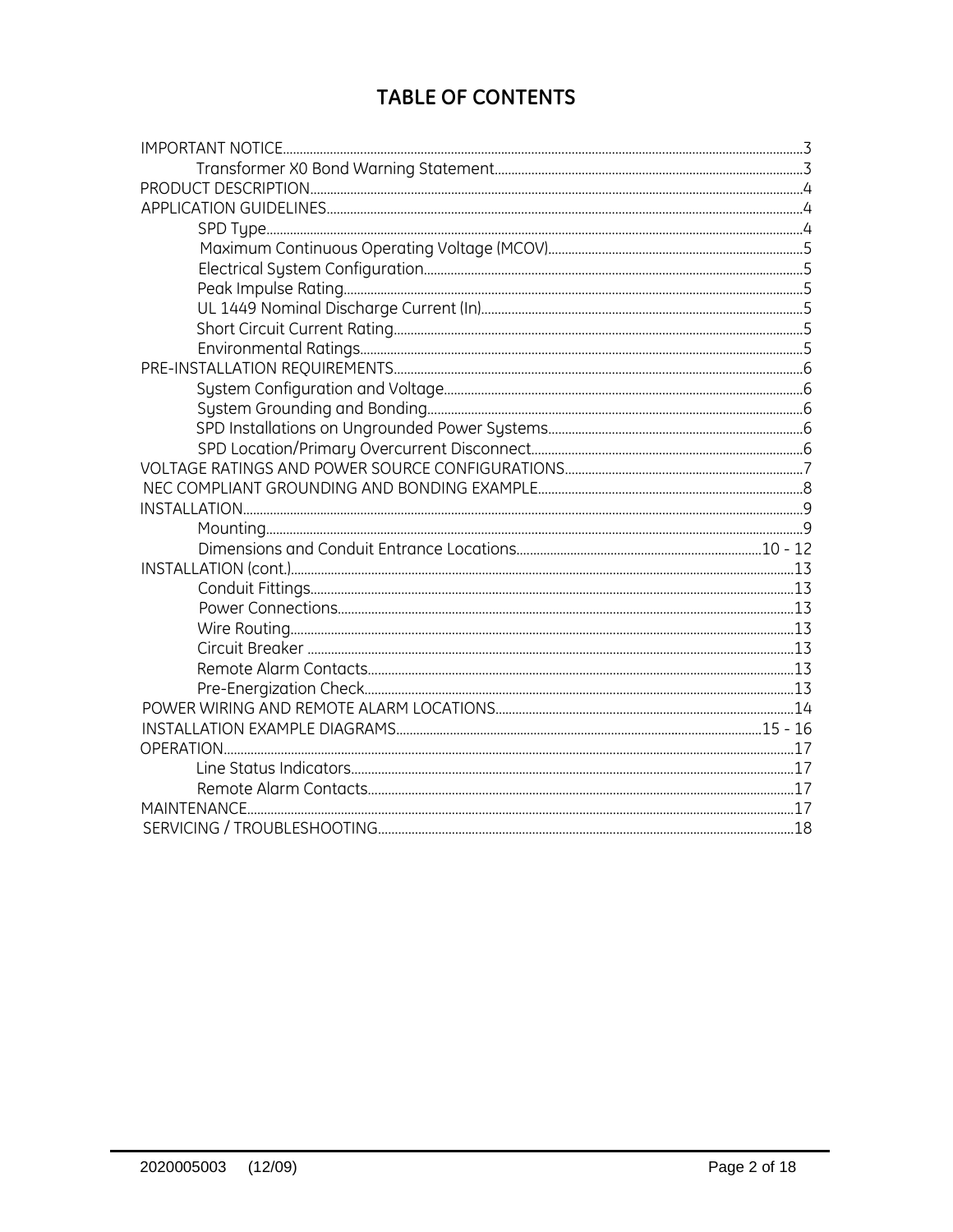### **IMPORTANT NOTICE**

# ENTIRE CONTENT OF THIS MANUAL MUST BE READ AND FULLY UNDERSTOOD<br>BEFORE ATTEMPTING ANY INSTALLATION OR ENERGIZATION OF THE SPD.

If there are any questions about the operational status, or integrity of the electrical system prior to<br>installation of the SPD, please consult a qualified trained electrician before attempting to continue.

If the minimum requirements of this manual are not followed, the SPD could become irreversibly<br>damaged, and/or the electrical sustem and connected loads could be left unprotected.

Choosing the right product for the application, along with correct installation methods, as defined<br>within this manual, will allow the GE Tranauell SPD to provide the best possible protection for manu within this manual, will allow the GE Tranguell SPD to provide the best possible protection for many years.

Failure to comply with the applicable requirements of this manual can void the SPD warranty.



## **WARNING**

WARNING<br>SPECIAL ATTENTION MUST BE GIVEN TO VERIFY THAT A PROPER<br>NEUTRAL-GROUND (XO) BOND HAS BEEN MADE WHEN POWER IS NEUTRAL-GROUND (XO) BOND HAS BEEN MADE WHEN POWER IS NEUTRAL-GROUND (XO) BOND HAS BEEN MADE WHEN POWER IS<br>SUPPLIED FROM AN UPSTREAM TRANSFORMER OR ANY OTHER<br>TYPE OF SEPARATELY DERIVED POWER SOURCE.

FAILURE TO PROVIDE THIS BOND, AS REQUIRED PER ARTICLE 250.30<br>OF THE NATIONAL ELECTRICAL CODE, CAN RESULT IN ELEVATED OF THE NATIONAL ELECTRICAL CODE, CAN RESULT IN ELEVATED |<br>PHASE TO GROUND SOURCE VOLTAGE POTENTIALS. THESE | PHASE TO GROUND SOURCE VOLTAGE POTENTIALS. PHASE TO GROUND SOURCE VOLTAGE POTENTIALS. THESE<br>VOLTAGES CAN CAUSE DAMAGE TO ELECTRICAL EQUIPMENT AS<br>WELL AS SAFETY HAZARDS INCLUDING FIRE, ELECTRICAL SHOCK, WELL AS SAFETY HAZARDS INCLUDING FIRE, ELECTRICAL SHOCK, SERIOUS INJURY, OR DEATH.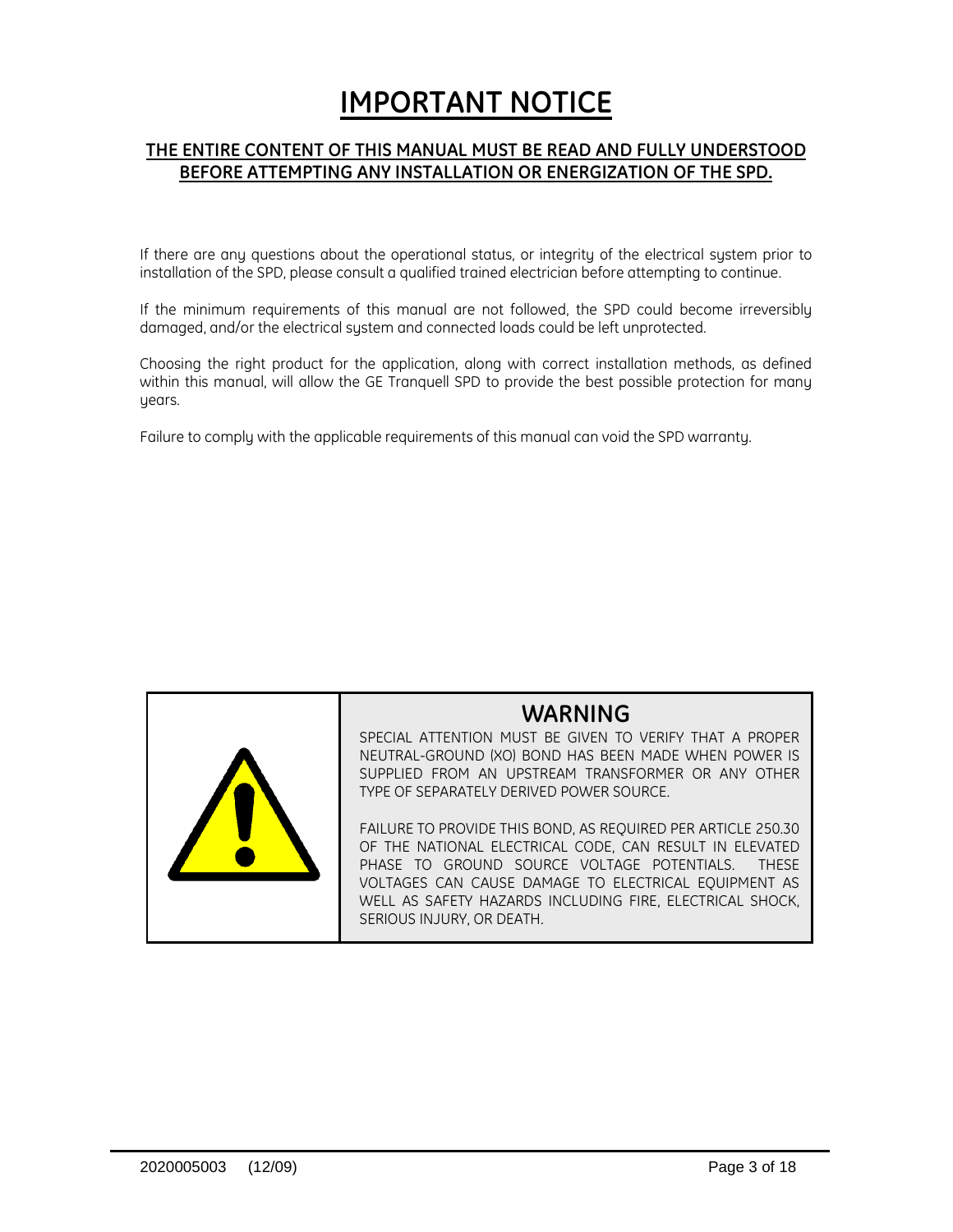#### PRODUCT DESCRIPTION:

GE TRANQUELL Series Type 2 Surge Protective Devices (formerly called TVSS), are for installation GE TRANQUELL Series Type 2 Surge Protective Devices (formerly called TVSS), are for installation<br>on low voltage electrical distribution systems. GE SPDs are designed to protect electrical<br>equipment loads against the damagi equipment loads against the damaging effects of transient voltages that can be induced or<br>generated as a result of remote lightning, power equipment switching or high frequency generated as a result of remote lightning, power equipment switching or high frequency disturbances.

 TRANQUELL Series SPD incorporate Metal Oxide Varistor (MOV) technology to achieve superior transient suppression performance. Integral to the SPD is <sup>a</sup> patented thermal fusing superior transient suppression performance. Integral to the SPD is a patented thermal fusing superior transient suppression performance. Integral to the SPD is a patented thermal fusing<br>system that offers SPD circuit interruption in the event of a limited current abnormal overvoltage<br>condition. Other standard feat condition. Other standard features include protection status indicating lights and form C alarm<br>contacts for remote monitoring. TME models also include surge rated fuses and built in EMI contacts for remote monitoring. TME models also include surge rated fuses and built in EMI filtering.

 GE Tranquell SPD units described in this manual are enclosed, wall mounted styles that are UL/cUL Listed, conforming to UL <sup>1283</sup> and UL <sup>1449</sup> <sup>3</sup>rd Edition where applicable. All published UL/cUL Listed, conforming to UL 1283 and UL 1449 3<sup>rd</sup> Edition where applicable. All published UL/cUL Listed, conforming to UL 1283 and UL 1449 3rd Edition where applicable. All published<br>ratings are in accordance with ANSI / IEEE C62.41.1-2002, C62.41.2-2002 and NEMA LS1-1992<br>(R2000) recommended auidelines.

#### **covered by this manual are:**

SE Tranquell TLE and TME model types ending with the part number suffix WM, WMF, or WM4<br>(Examples: TLE120Y050WM, TME277Y100WMF, TLE240D025WM4)

#### **APPLICATION GUIDELINES:**

Determining the surge protection to be provided in a facility or for a particular system or<br>equipment can be a complex task that should be addressed as early as possible. This is tupically equipment can be a complex task that should be addressed as early as possible. This is typically<br>when a new facilitu is constructed or sensitive electronic eauipment has been installed. The when a new facility is constructed or sensitive electronic e<br>following quidelines are offered for application assistance:

- Prior to installing any SPD, ensure that your facility electric supply system is properly installed and connected in accordance with all applicable national and localcodes and installed and connected in accordance with all applicable national and local codes and installed and connected in accordance with all applicable national and local codes and<br>safety procedures. All equipment and systems should be installed in accordance with<br>manufacturer's instructions.
- Utilize the personnel from your local utility, your engineering department, GE application or service engineering, or <sup>a</sup> professional consulting engineering firm for technical guidance or service engineering, or a professional consulting engineering firm for technical guidance or troubleshooting.
- Understand your system, and the capabilities and limitations of SPD and other power conditioning equipment.
- Select the proper GE Tranquell Series SPD unit for your system voltage, configuration, and the anticipated surge environment. Some of the key parameters for selection are defined the anticipated surge environment. Some of the key parameters for selection are defined helow<sup>.</sup>

## **SPD <sup>T</sup>YPE** The

<mark>SPD TYPE</mark><br>The SPDs covered in this document are rated and marked accordingly for use on Type 2<br>applications. Tupe 2 SPDs can be installed only on the load side of the electrical distribution applications. Type 2 SPDs cc<br>sustem's main breaker or fuse.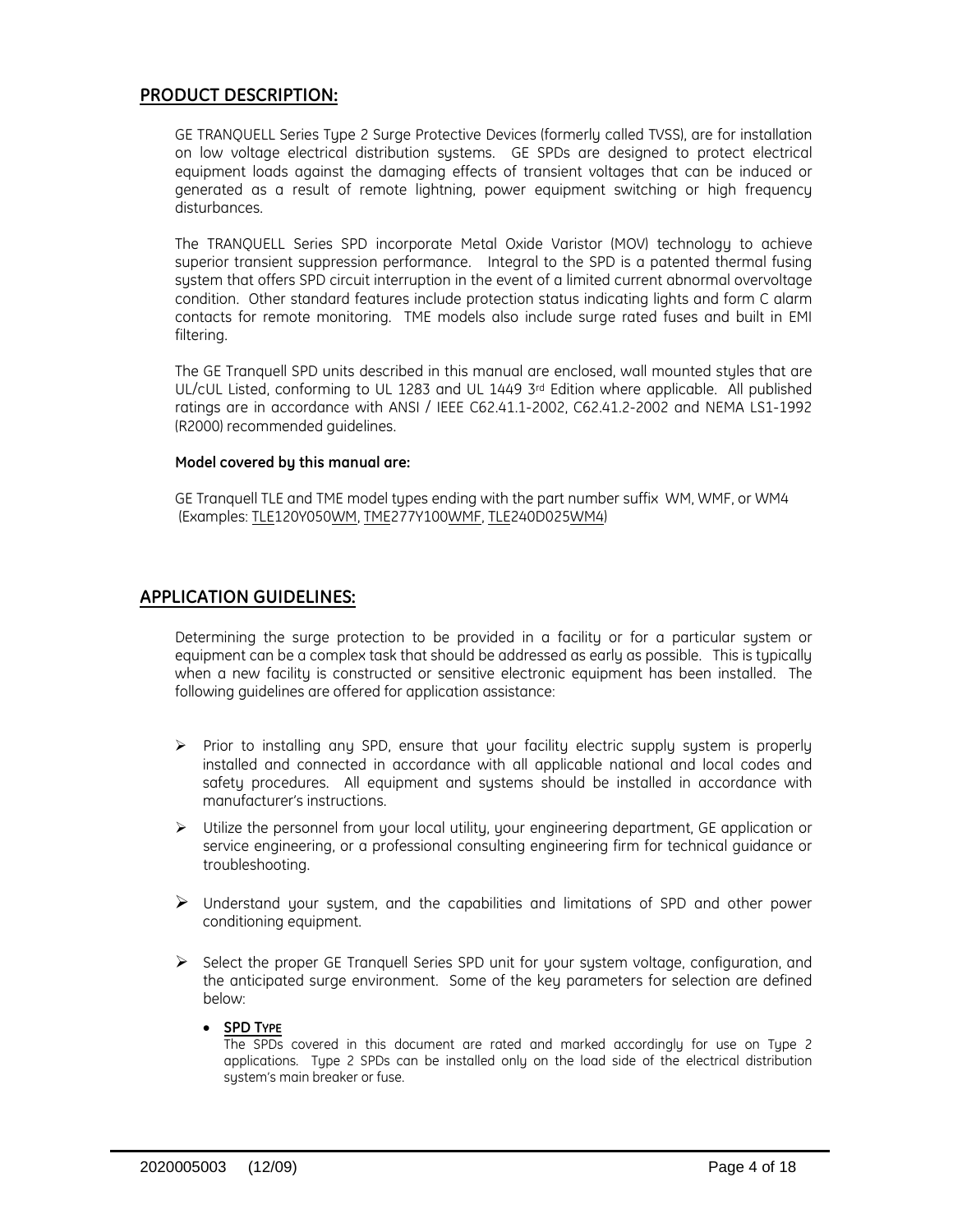### **<sup>M</sup>AXIMUM <sup>C</sup>ONTINUOUS <sup>O</sup>PERATING <sup>V</sup>OLTAGE (MCOV)** This

MAXIMUM CONTINUOUS OPERATING VOLTAGE (MCOV)<br>This value defines the maximum line-to-line or line-to-neutral continuous AC voltage that can be<br>safelu applied to the protector. MCOV levels for GE Tranauell Series SPDs are set safely applied to the protector. MCOV levels for GE Tranquell Series SPDs are set at 115% of<br>nominal sustem voltage. For 120-volt AC sustems, the MCOV is 125%. If there is a risk that the nominal system voltage. For 120-volt AC systems, the MCOV is 125%. If there is a risk that the<br>electrical system voltage could exceed MCOV, or if any unusually high power frequencies, electrical system voltage could exceed MCOV, or if any unusually high power frequencies, Temporary Over Volta<br>further assistance.

### **<sup>E</sup>LECTRICAL <sup>S</sup>YSTEM <sup>C</sup>ONFIGURATION** Protectors

**ELECTRICAL SYSTEM CONFIGURATION**<br>Protectors are available for single (split) phase with neutral and ground, three-phase grounded WYE, e available for single (split) phase with neutral and ground, three-phase grounded WYE,<br>ungrounded WYE, three-phase high-leg delta, and for three-phase ungrounded delta three-phase ungrounded WYE, three-phase high-leg delt<br>sustems. (See page 7 for power source configurations)

## **<sup>P</sup>EAK <sup>I</sup>MPULSE <sup>R</sup>ATING** Peak

**PEAK IMPULSE RATING**<br>Peak surge current capability is an important characteristic for a SPD. The rating per mode should<br>equal or exceed the maximum surge expected in service. GE Tranquell LE and ME wall mount SPDs equal or exceed the maximum surge expected in service. GE Tranquell LE an<br>are available in maximum surge ratings of 25kA, 50kA, 65kA, 80kA, 100kA,

### **UL 1449 NOMINAL DISCHARGE CURRENT (In)**

**UL 1449 Nominal Discharge current (In)**<br>The UL Nominal Discharge Current (In) rating should be considered when an SPD is selected for use<br>within a UL96A Liahtnina Protection Sustem. UL96A reauires a Nominal Discharae Cur within a UL96A Lightning Protection Systen<br>rating of 20kA.for Tupe 1 or Tupe 2 SPDs.

### **<sup>S</sup>HORT <sup>C</sup>IRCUIT <sup>C</sup>URRENT <sup>R</sup>ATING** GE

Tranquell Wall Mounted SPD units are UL certified for use on electrical systems with rated ampacities up to 65,000 symmetrical amperes when installed behind <sup>a</sup> circuit breaker rated 60A.

### **E**NVIRONMENTAL RATINGS

**ENVIRONMENTAL RATINGS**<br>NEMA Ratings of 1, 4, 4x, and 12 are available. Please refer to the model number suffix to verify the<br>correct enclosure for the application. The SPD is desianed to operate within an correct enclosure for the application. The SPD correct enclosure for the application. The SPD is designed to operate within an ambient<br>temperature range of –40°C to 65°C (-40°F to 149°F) with a relative humidity level between 0-95% non-condensing.

- Adirect lightning strike, that occurs within close proximity of an installed SPD, can result in surge currents that exceed the SPDís energy handling capability. This can result in reduced surge currents that exceed the SPD's energy handling capability. This can result in reduced<br>life expectancu or pre-mature failure of the SPD. Electrical power sustem supply voltages in life expectancy or pre-mature failure of the SPD. Electrical po<br>excess of the SPD MCOV rating, can also cause SPD failure.
- Should a condition occur that results in premature failure of the SPD, the suppression<br>circuitry will short, allowing the integral fusing to interrupt current flow through the SPD circuitry will short, allowing the integral fusing to interrupt current flow through the SPD<br>without disrupting power to the protected equipment. In the event of limited available fault without disrupting power to the protected equipment. In the event of limited available fault<br>currents, the 30A breaker will operate to remove the SPD. Fault currents of less than 30A will currents, the 30A breaker will operate to remove the SPD. Fault currents of less than 30A will currents, the 30A breaker will operate to remove the SPD. Fault currents of less than 30A will<br>be interrupted by the integral thermal fusing. In each case the SPD will be removed from the<br>power sustem and the load equipmen power system and the load equip<br>activitu until the SPD is replaced.
- Increased rate of rise or higher surge current magnitudes can result in increased surge let-thru levels due to the non-linear clamping characteristics of SPDs. Conditions can occur thru levels due to the non-linear clamping characteristics of SPDs. Conditions can occur thru levels due to the non-linear clamping characteristics of SPDs. Conditions can occur<br>where the surge withstand capability of the protected equipment is exceeded even though<br>the SPD is functioning properly. In such case the SPD is functioning properly. In such cases, additional SPDs may be required, located the SPD is functioning properly. In such cases, additional SPDs may be required, located<br>closer to the sensitive load(s). (For additional information, refer to Standard IEEE 1100-2005, ่<br>3.4.3)<br>3.4.3)
- GE TRANQUELL Series WYE-connected units have both **normal mode** (L-N, L-L) and **common mode** (L-G, N-G) protection. Protection between neutral and ground is provided on units mode (L-G, N-G) protection. Protection b<br>designed for WYE-connected applications.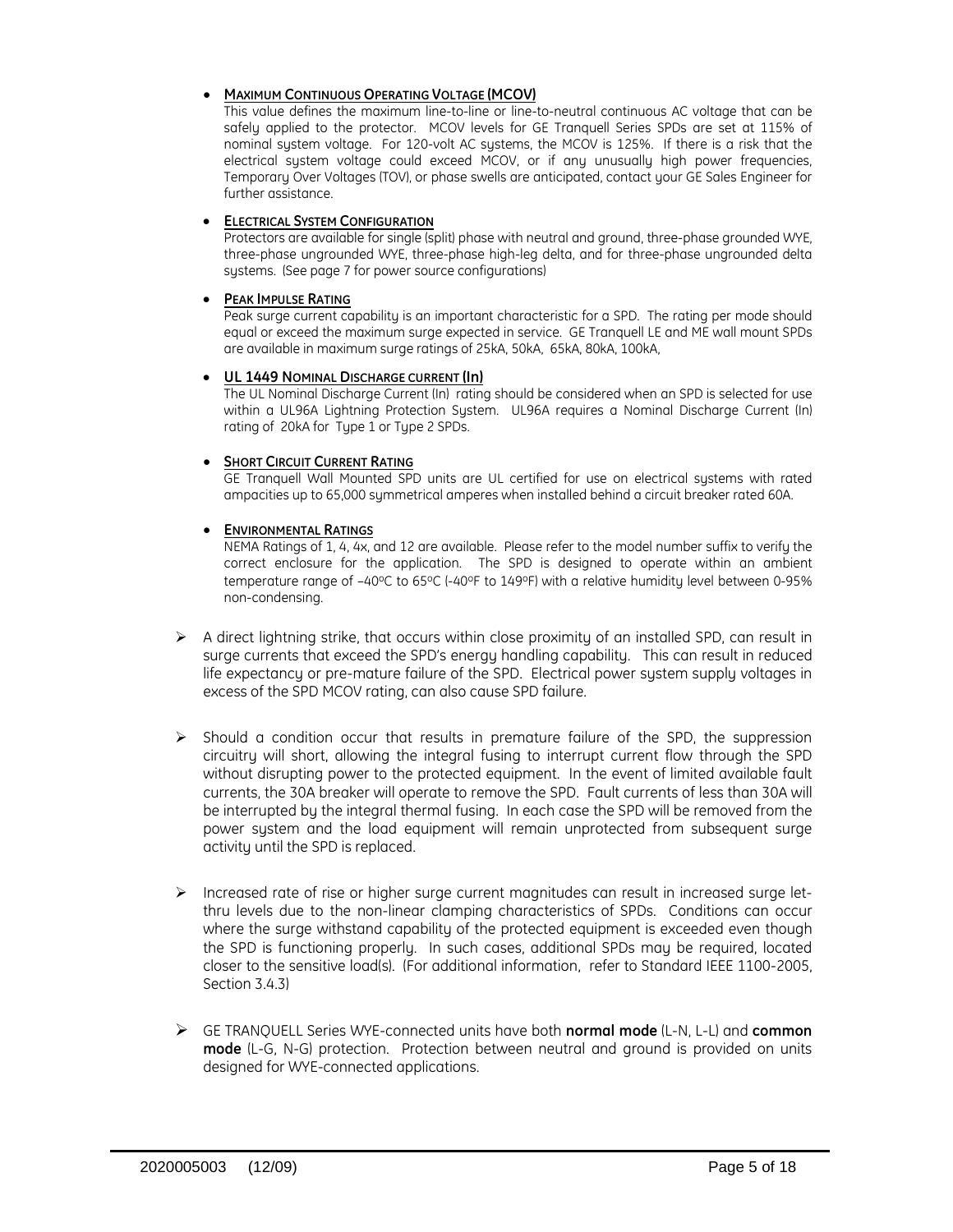

**WARNING**

WAKNING<br>THE EQUIPMENT COVERED BY THESE INSTRUCTIONS SHOULD THE EQUIPMENT COVERED BY THESE INSTRUCTIONS SHOULD<br>BE INSTALLED AND SERVICED ONLY BY COMPETENT, LED AND SERVICED ONLY BY COMPETENT,<br>PERSONNEL UTILIZING PROPER SAFETY PRACTICES OUALIFIED PERSONNEL UTILIZING PROPER SAFETY PRACTICES QUALIFIED PERSONNEL UTILIZING PROPER SAFETY PRACTICES<br>AND PROCEDURES THESE INSTRUCTIONS ARE WRITTEN FOR AND PROCEDURES THESE INSTRUCTIONS ARE WRITTEN FOR<br>SUCH PERSONNEL AND ARE NOT INTENDED AS A SUBSTITUTE<br>FOR ADEOUATE TRAINING AND EXPERIENCE IN SAFE FOR ADEQUATE TRAINING AND EXPERIEN<sub>'</sub><br>PROCEDURES FOR THIS TYPE OF EQUIPMENT.

#### **PRE-INSTALLATION REQUIREMENTS:**

Prior to energization of the GE Tranquell SPD, it is critical that the following items have been addressed.

# addressed.<br>DO NOT ATTEMPT TO ENERGIZE THE SPD OR CONTINUE WITH THE INSTALLATION IF<br>ALL OF THESE CONDITIONS HAVE NOT BEEN MET. OR ARE UNKNOWN.

## **SYSTEM CONFIGURATION AND VOLTAGE**

<mark>SYSTEM CONFIGURATION AND VOLTAGE</mark><br>Check the configuration and voltage supply ratings to ensure that the proper SPD model<br>number has been selected for uour sustem. The SPD model number can be found on the UL number has been selected for your system. The SPD model number can be found on the UL<br>label affixed to the SPD NEMA Enclosure. The SPD selection can be verified bu comparing the label affixed to the SPD NEMA Enclosure. The SPD selection can be verified by comparing the<br>Model Number to the correct electrical sustem described in the **''**VOLTAGE RATINGS & POWER Model Number to the correct electrical system described in<br>SOURCE CONFIGURATIONS" chart shown on page 7.

### **SYSTEM GROUNDING AND BONDING**

**SYSTEM GROUNDING AND BONDING**<br>Verify that a NEC (National Electrical Code) compliant X0 bond has been made at the Verify that a NEC (National Electrical Code) compliant X0 bond has been made at the<br>upstream transformer or other separately derived system that feeds the SPD. Per NEC<br>Article 250.30, this bond must be in place on all 3-P Article 250.30, this bond must be in place on all 3-Phase WYE, 3-Phase Hi-Leg Delta, and<br>Sinale Phase Split-Sustems. Refer to page 8 for an example of an installation that complies Single Phase Split-Systems. Refer to <mark>.</mark><br>with these NEC recommendations.



**WAKNING**<br>FAILURE TO PROVIDE THE X0 BOND WILL DAMAGE THE SPD AND VOID THE PRODUCT WARRANTY.

.<br>Verify that there have not been multiple instances of Neutral to Ground bonds on the Verify that there have not been multiple instances of Neutral to Ground bonds on the<br>electrical system. These bonds, while either intentional or accidental, result in Ground electrical system. These bonds, while either intentional or accidental, result in Ground<br>currents that can create differential voltage potentials between Neutral and Ground. at can create differential voltage potentials between Neutral and Ground.<br>Neutral to Ground connections can result in damage to the SPD and are in Redundant Neutral<br>violation of NEC.

### **3. SPD INSTALLATION ON UNGROUNDED POWER SYSTEMS** Ungrounded

<mark>SPD INSTALLATION ON UNGROUNDED POWER SYSTEMS</mark><br>Ungrounded power systems are inherently unstable and can produce excessively high line-<br>to-around voltages during certain fault conditions. During these fault conditions anu to-ground voltages during certain fault conditions. During these fault conditions any<br>electrical equipment, including an SPD, may be subiected to voltages which exceed their electrical equipment, including an SPD, may be subjected to voltages which exceed their<br>desianed ratinas. This information is beina provided to the user so that an informed decision designed ratings. This information is being provided to the user so that an informed decision<br>can be made before installing any electrical equipment on an ungrounded power system.

### **4. SPD LOCATION / PRIMARY OVERCURRENT PROTECTION** Per

<mark>SPD LOCATION / PRIMARY OVERCURRENT PROTECTION</mark><br>Per the National Electrical Code (NEC Article 285), Type 2 SPDs may be placed only on the<br>load side of the main service breaker or fuse at each utilitu service entrance or se load side of the main ser<mark>v</mark><br>derived power sustem.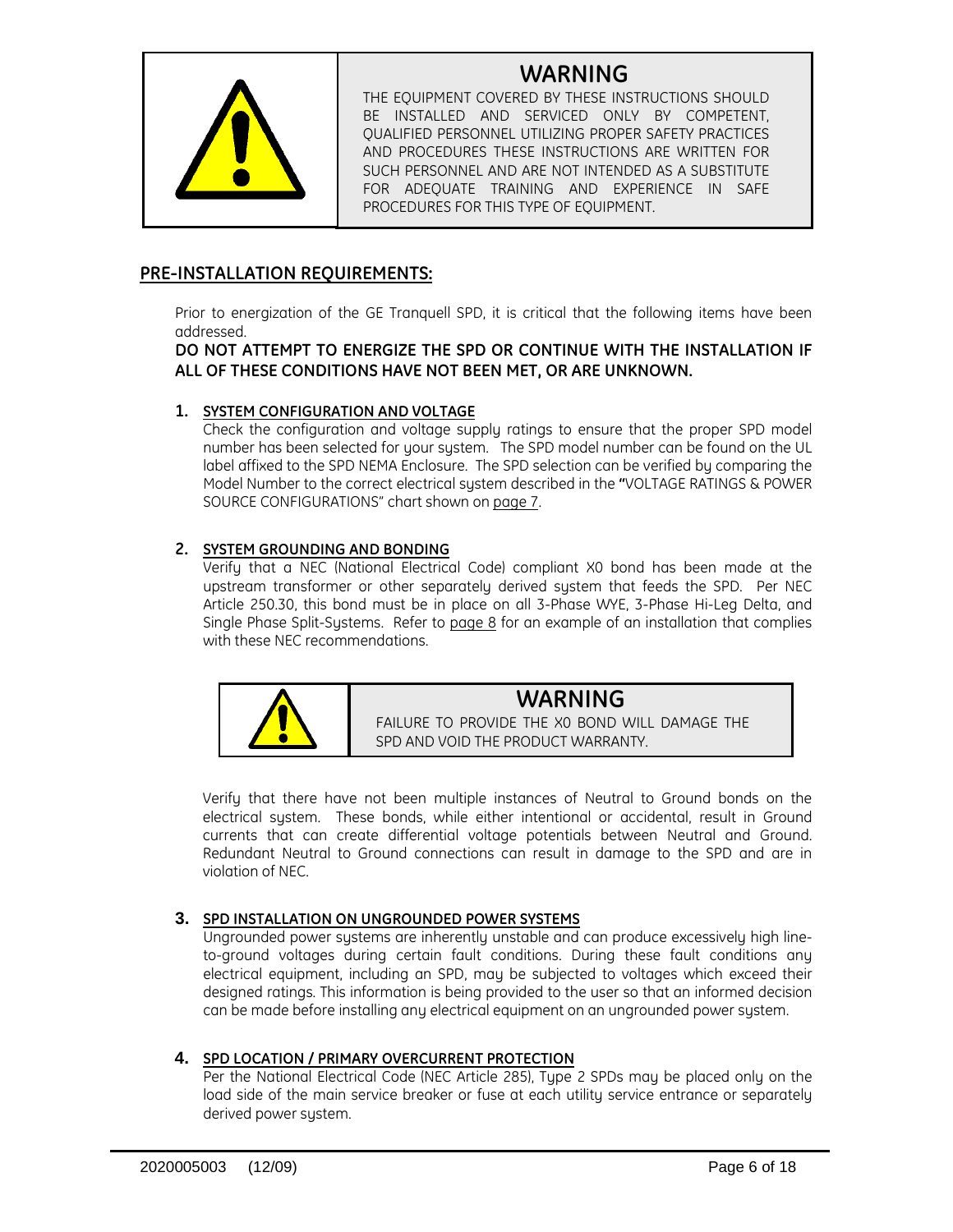| <b>VOLTAGE RATINGS &amp; POWER SOURCE CONFIGURATIONS</b> |                                 |                                                                |                                                 |                                     |  |
|----------------------------------------------------------|---------------------------------|----------------------------------------------------------------|-------------------------------------------------|-------------------------------------|--|
| TRANQUELL<br><b>MODEL</b>                                | NOMINAL<br>VOLTAGE<br>(50/60Hz) | MAXIMUM<br><b>CONTINOUS</b><br>OPERATING VOLTAGE<br>(MCOV)     | SYSTEM<br><b>TYPE</b>                           | SOURCE<br>CONFIGURATION             |  |
|                                                          |                                 |                                                                | Single Phase<br>3 Wire + Ground                 | L1<br>N<br>$\div$<br>L <sub>2</sub> |  |
| <b>TLE / TME 120S</b>                                    | 120 / 208-<br>240V              | 150V (L-N / L-G)                                               |                                                 | <b>L1</b>                           |  |
|                                                          |                                 |                                                                | Dual Phase<br>3 Wire + Ground                   | N<br>L <sub>2</sub>                 |  |
| <b>TLE / TME 120Y</b>                                    | 120 / 208V                      | 150V (L-N / L-G)                                               |                                                 | L1                                  |  |
| <b>TLE / TME 220Y</b>                                    | 220 / 380V                      | 320V (L-N / L-G)                                               | Three Phase                                     |                                     |  |
| <b>TLE / TME 240Y</b>                                    | 240 / 415V                      | 320V (L-N / L-G)                                               | WYE,<br>4 Wire + Ground                         |                                     |  |
| <b>TLE / TME 277Y</b>                                    | 277 / 480V                      | 320V (L-N / L-G)                                               |                                                 | L <sub>2</sub><br>L3                |  |
|                                                          |                                 |                                                                | Three Phase<br>Delta,<br>3 Wire                 | $-L1$                               |  |
| <b>TLE / TME 240D</b>                                    | 240V                            | 270V (L-G)                                                     |                                                 | L <sub>2</sub><br>L3                |  |
| <b>TLE / TME 480D</b>                                    | 480V                            | 550V (L-G)                                                     |                                                 | $-L1$                               |  |
|                                                          |                                 |                                                                | Three Phase<br>WYE,<br>3 Wire                   | L <sub>2</sub><br>L3                |  |
| <b>TLE / TME 240H</b>                                    | 120 / 240V                      | 150V (L-N / L-G)<br>Phase A & C<br>270V (L-N / L-G)<br>Phase B | Three Phase<br>Delta Hi-Leg,<br>4 Wire + Ground | L3<br>N<br>L1<br>L2                 |  |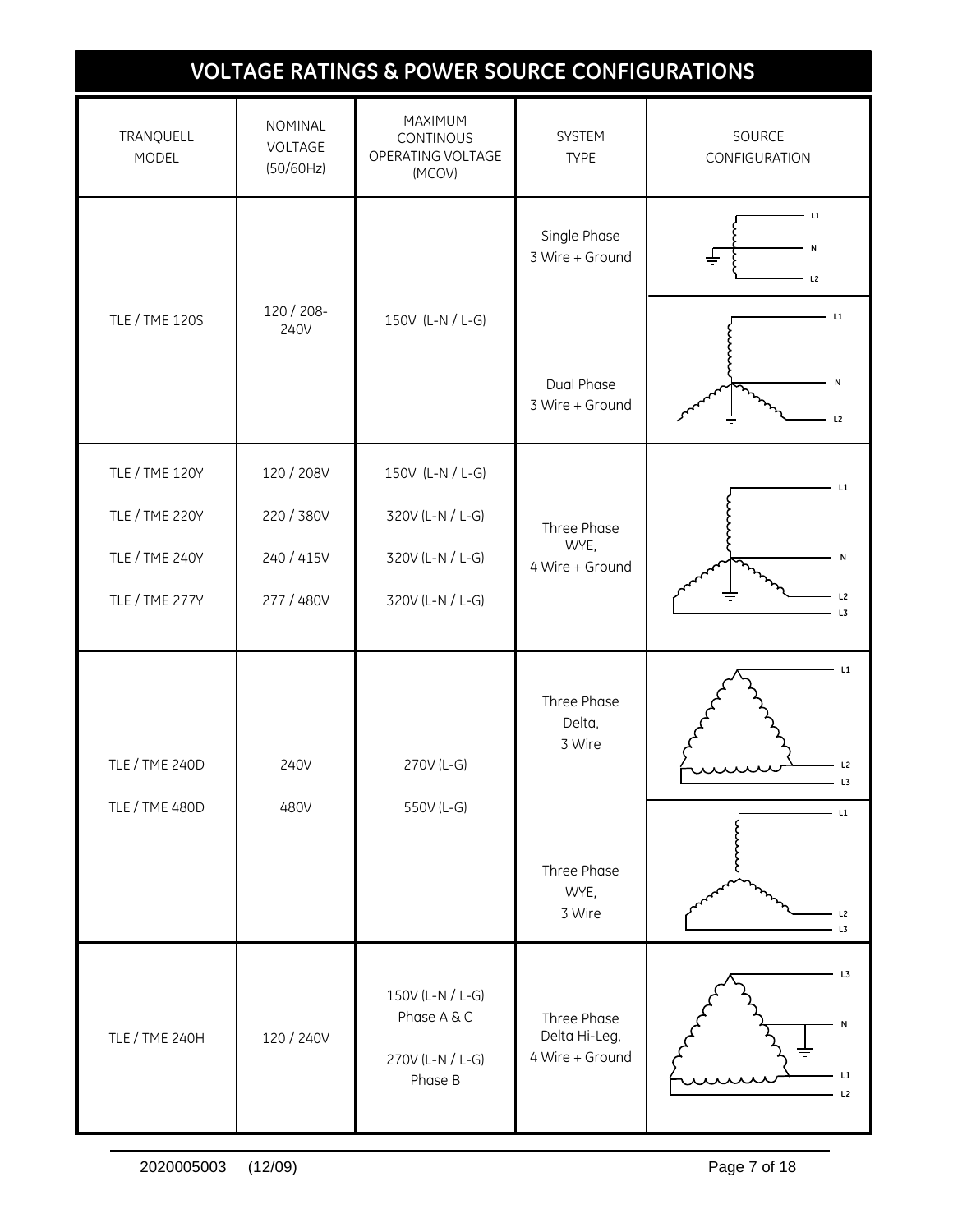#### **of an NEC Compliant Grounding Arrangement for <sup>a</sup> Separately Derived System**



The illustration shown above, provides a recommended method for grounding a separately<br>derived power sustem, per the National Electrical Code, Article 250.30. Please check with the derived power system, per the National Electrical Code, Article 250.30. Please check with the<br>local municipality or aoverning authority for additional codes or other approved regulatory local municipality or governing authority for additional codes or other approved regulator<br>requirements before attempting to configure any electrical power distribution sustem.

**Example**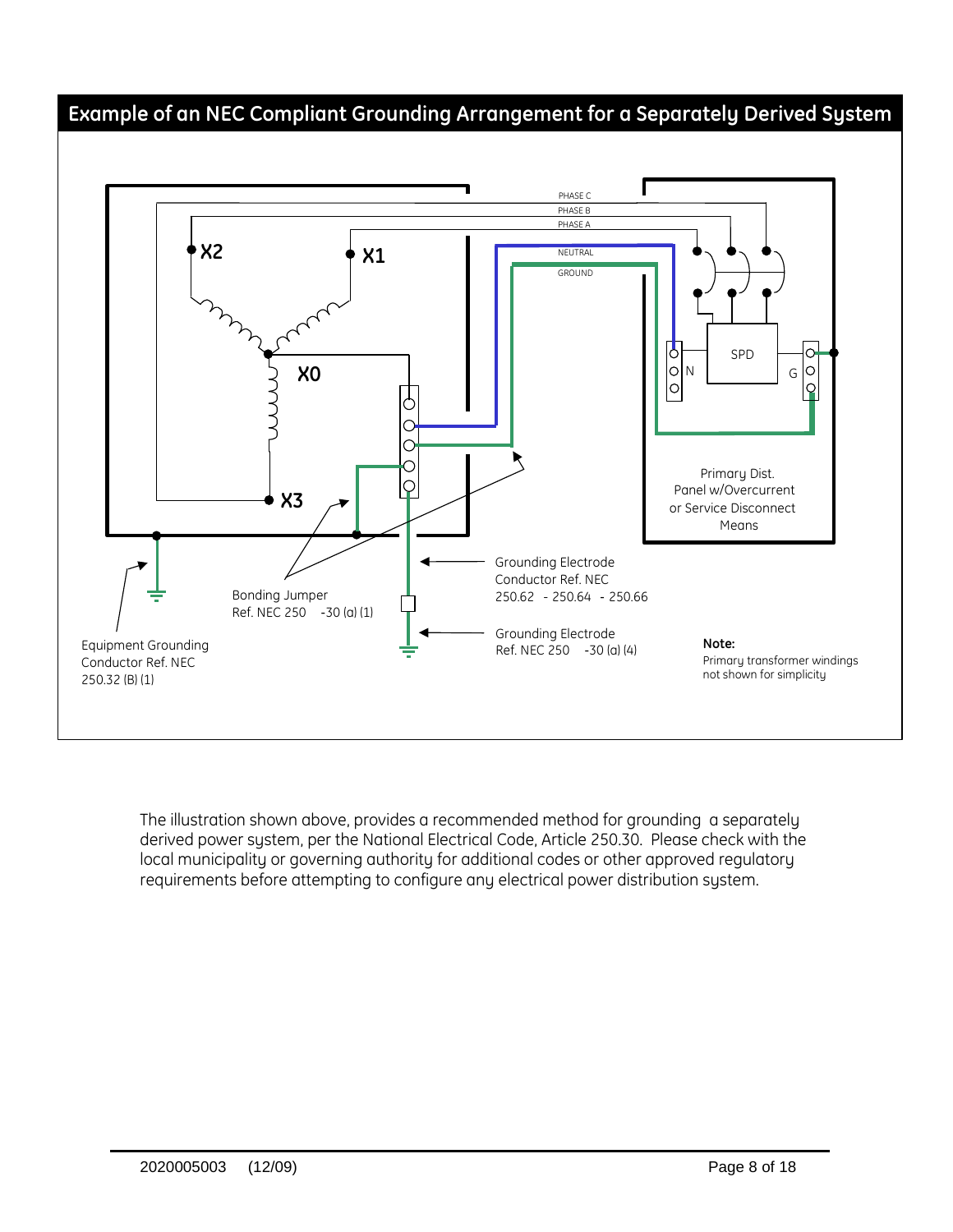

# **WARNING**

UUARNING<br>POWER MUST BE PROVEN DISCONNECTED BEFORE STARTING POWER MUST BE PROVEN DISCONNECTED BEFORE STARTING<br>INSTALLATION, INSPECTION OR MAINTENANCE. FAILURE TO<br>DO SO MAY CAUSE SERIOUS INJURY. DEATH AND/OR DO SO MAY CAU<br>PROPERTY DAMAGE.

#### **INSTALLATION:INSTALLATION:**

 attempting installation, make sure that the pre-installation requirements of this manual have been satisfied. If the status of the pre-installation requirements are not known, do not have been satisfied. If<br>attempt to continue.

## **MOUNTING** The

<u>MOUNTING</u><br>The GE Tranquell Wall Mounted SPD must be installed as close to the protected circuit as The GE Tranquell Wall Mounted SPD must be installed as close to the protected circuit as<br>possible. Long power cable runs between the SPD and protected circuit will result in<br>significantly reduced performance.

Select a mounting location that will allow for a minimum length of wire between the SPD and<br>the power terminals of the electrical service panel. The SPD can be mounted in anu the power terminals of the electrical service panel. The SPD can be mounted in any the power terminals of the electrical service panel. The SPD can be mounted in any<br>orientation, however special consideration should be given to allow for periodic inspection of<br>the diagnostic display panel. The SPD should

 Flush-mount installations, reinforcement of drywall-and-stud wall construction may be necessaryOn Flush-mount installations, reinforcement of drywall-and-stud wall construction may be<br>necessary to provide a secure mounting surface for the SPD unit. An example of a typical<br>flush-mount mounting arrangement is shown o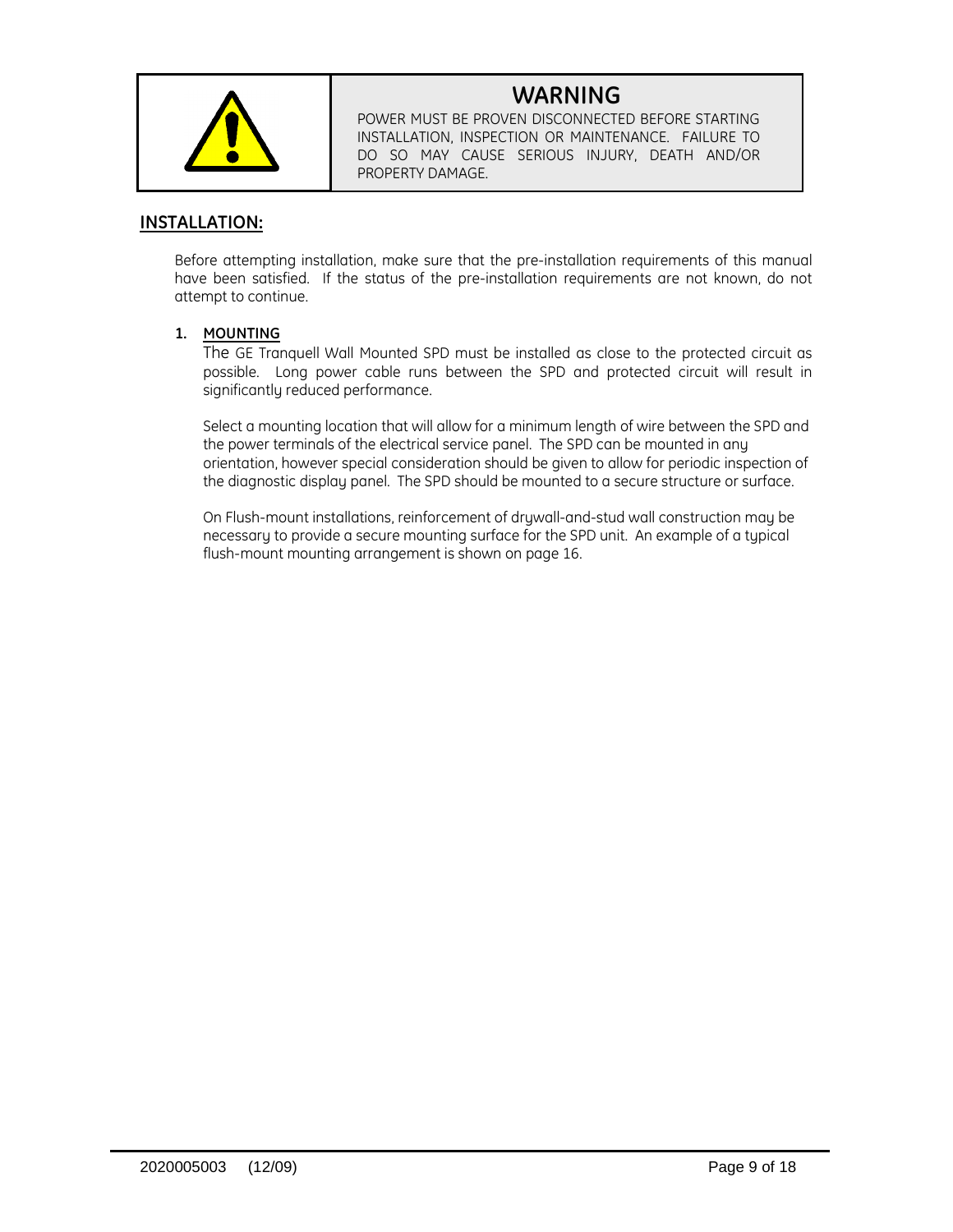#### **DIMENSIONS AND RECOMMENDED CONDUIT ENTRANCE LOCATIONS**

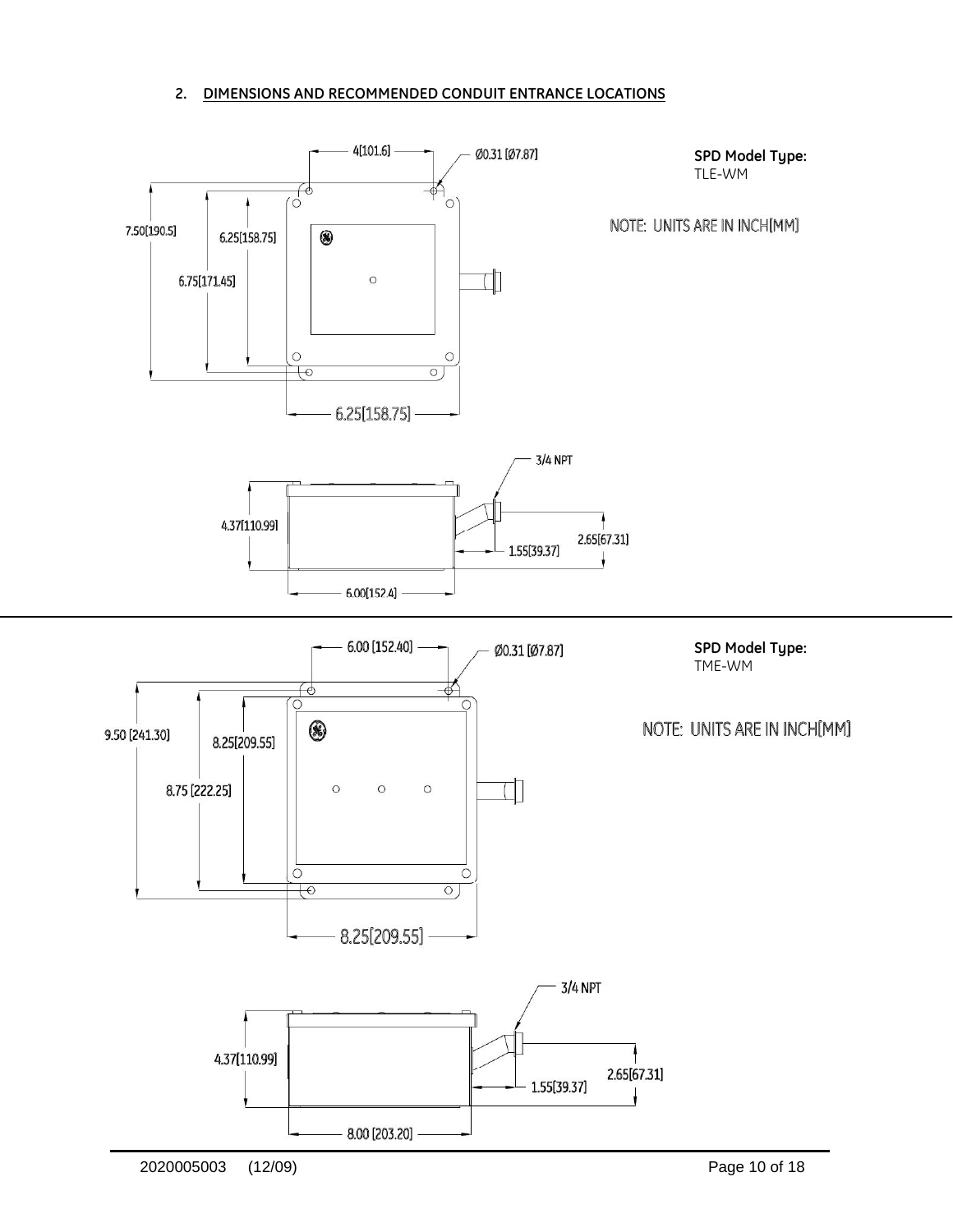SPD Model Type: TLE-WMF



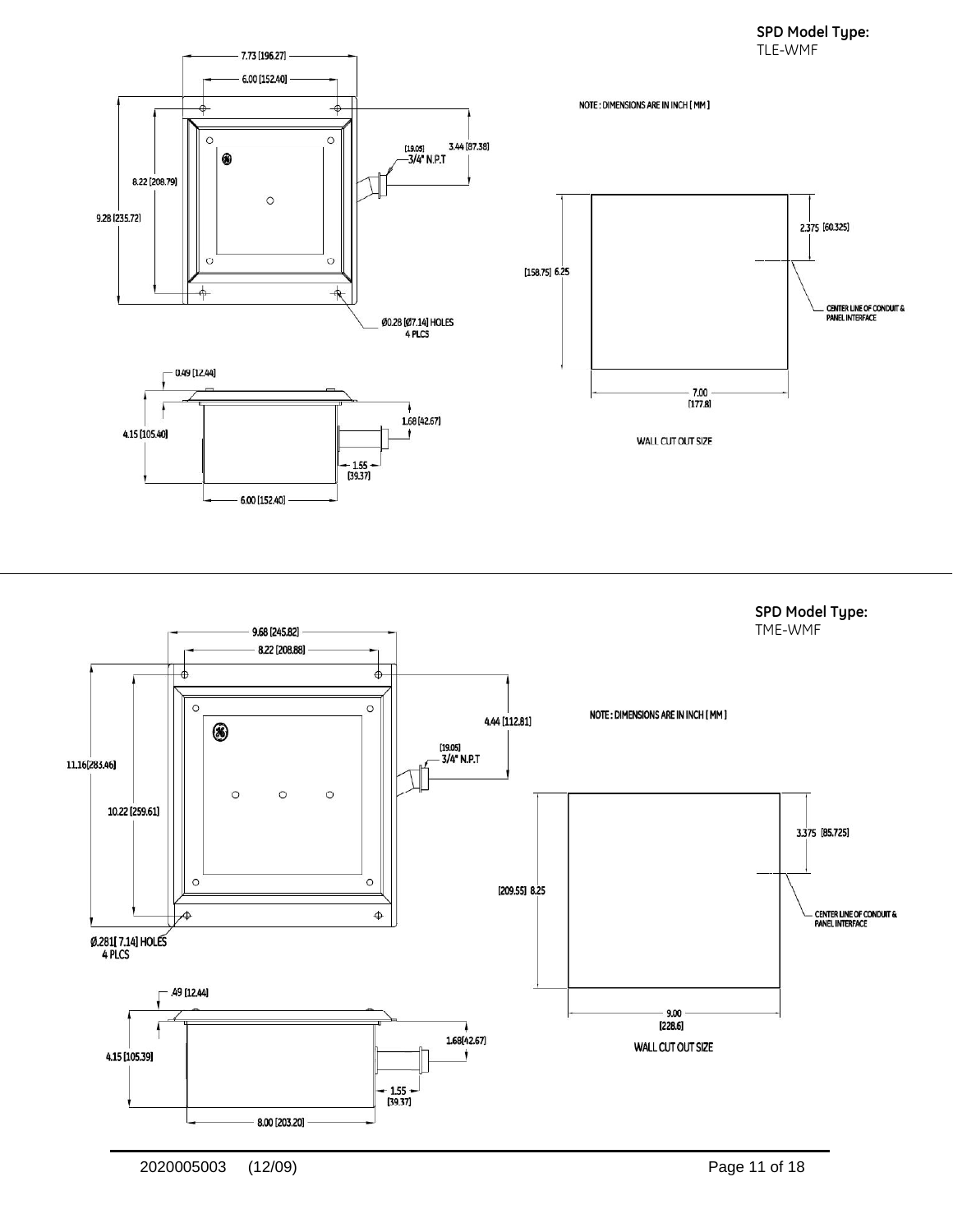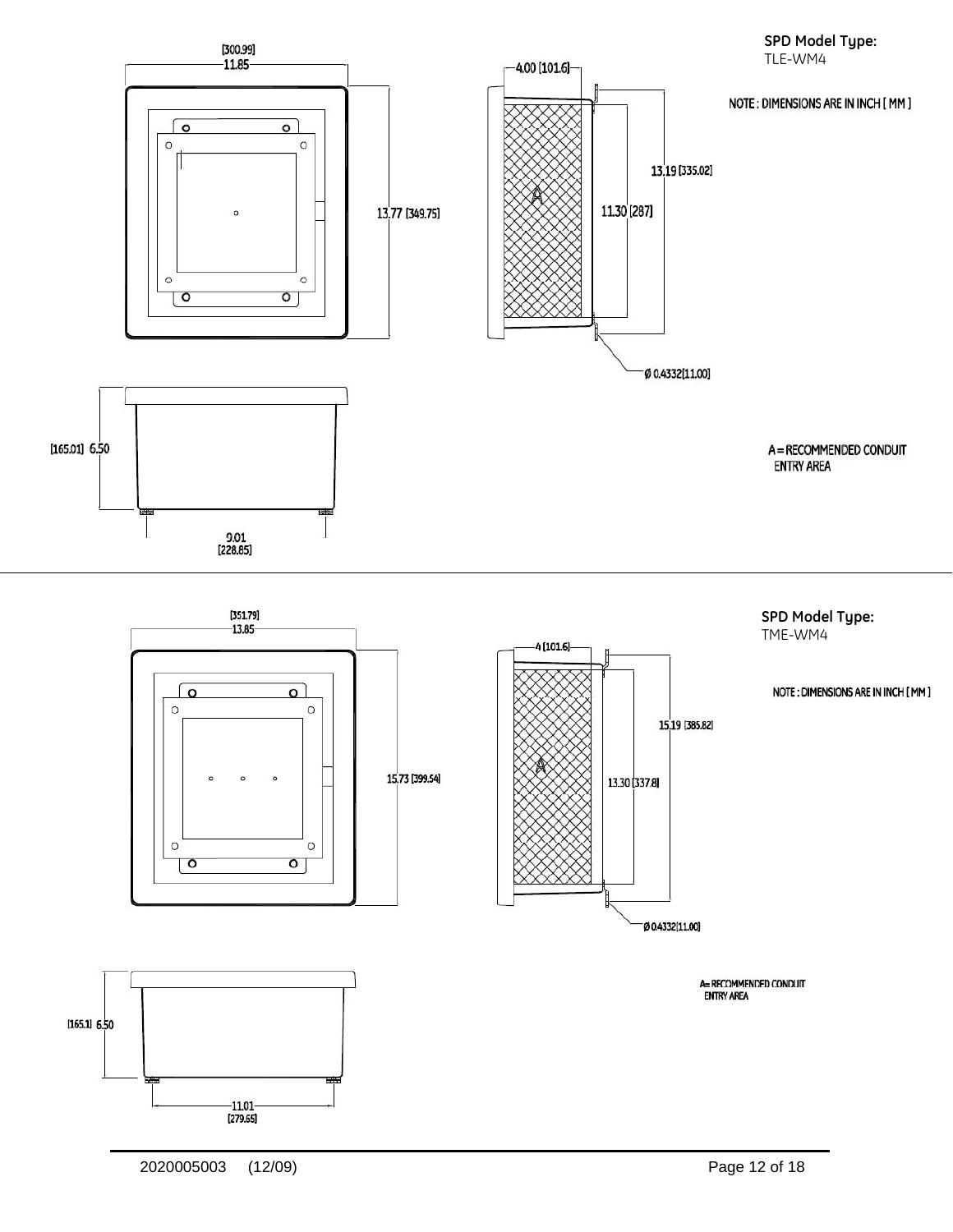#### **(CONT.):**

### **CONDUIT FITTINGS** A

 æî NPT Offset style conduit nipple is provided as an integral part of the SPD on WM and WMF models for routing the wiring pigtails into the electrical panel**. Caution: Do not attempt to remove, twist, turn or alter the integral conduit nipple. This will cause irreversible damage to the SPD internal wiring and will void the warranty.** An additional **irreversible damage to the SPD internal wiring and will void the warranty.** An additional<br>conduit spacer, adapter or fittina should be used only when necessary to facilitate conduit spacer, adapter or fitting should be used only when necessary to facilitate installation.

For WM4 models, a dimensioned drawing is provided on page 12 showing the recommended For WM4 models, a dimensioned drawing is provided on page 12 showing the recommended<br>conduit entrance location. A UL-listed nonmetallic ½" liquid tight conduit fitting is<br>recommended to maintain the NEMA 4X r recommended to maintain the NEMA 4X rating of the enclosure. Note that the SPD unit<br>be temporarily removed from the NEMA 4X enclosure to facilitate conduit installation.

### **POWER CONNECTIONS**

POWER CONNECTIONS<br>Wiring pigtails are provided on the SPD for connection to the electrical power system. These<br>wires are #10 gauge stranded copper. Color coded black for phase connections, white for wires are #10 gauge stranded copper. Color coded black for phase connections, white for<br>neutral and areen for around. See page 14 for power connection location and identification.

### **WIRE ROUTING** The

WIRE ROUTING<br>The length of wiring to the SPD must be kept at a minimum for the best performance. Wire<br>lenaths should be short, straight runs between the SPD and power source. Do not attempt to lengths should be short, straight runs between the SPD and power source. Do not attempt to<br>splice into or lenathen the provided piatails as this will result in reduced performance. Wiring splice into or lengthen the provided pigtails as this will result in reduced performance. Wiring<br>impedance can be further minimized bu twistina the phase, neutral and around conductors impedance can be further minimized by twisting the phase, neutral and ground conductors impedance can be further minimized by twisting the phase, neutral and ground conductors<br>together and routed in the same conduit, raceway or channel. Always avoid sharp bends<br>when routing SPD conductors.

### **CIRCUIT BREAKER** A

CIRCUIT BREAKER<br>A dedicated 30 A circuit breaker (not included) is required to connect the SPD to the power system.

### **REMOTE ALARM CONTACTS** Remote

REMOTE ALARM CONTACTS<br>Remote Alarm Monitoring Contacts are provided on all Tranquell SPD models. If this type of<br>monitoring is desired, refer to page 14 for the location configuration of these contacts. The monitoring is desired, refer to <u>page 14</u> for the location configuration of these contacts. The<br>contacts are dru. 1 form C tupe, rated 125 VAC, 2 Amps maximum. Once the SPD has been contacts are dry, 1 form C type, rated 125 VAC, 2 Amps maximum. Once the SPD has been<br>eneraized and is found to be operatina normallu, the alarm contacts will onlu change if there energized and is found to be operating normally, the alarm contacts will only change if there energized and is found to be operating normally, the alarm contacts will only change if there<br>is a failure within the SPD suppression circuitry, or if power has been disconnected from the<br>SPD. Leaving the Remote Alarm Cont SPD. Leaving the Remote Alarm Contacts unconnected will not affect the performance of the<br>SPD. Alarm Cables can be spliced and lenathened to facilitate installations without concern SPD. Alarm Cables can be splice<br>of reduced SPD performance.

### **PRE-ENERGIZATION CHECK** Once

PRE-ENERGIZATION CHECK<br>Once all of the pre-installation conditions have been met and the Tranquell SPD has been<br>installed, the SPD can now be eneraized. For SPD Operational Status, refer to Operation and installed, the SPD can now be energized. For !<br>Maintenance Sections – pages 17 & 18.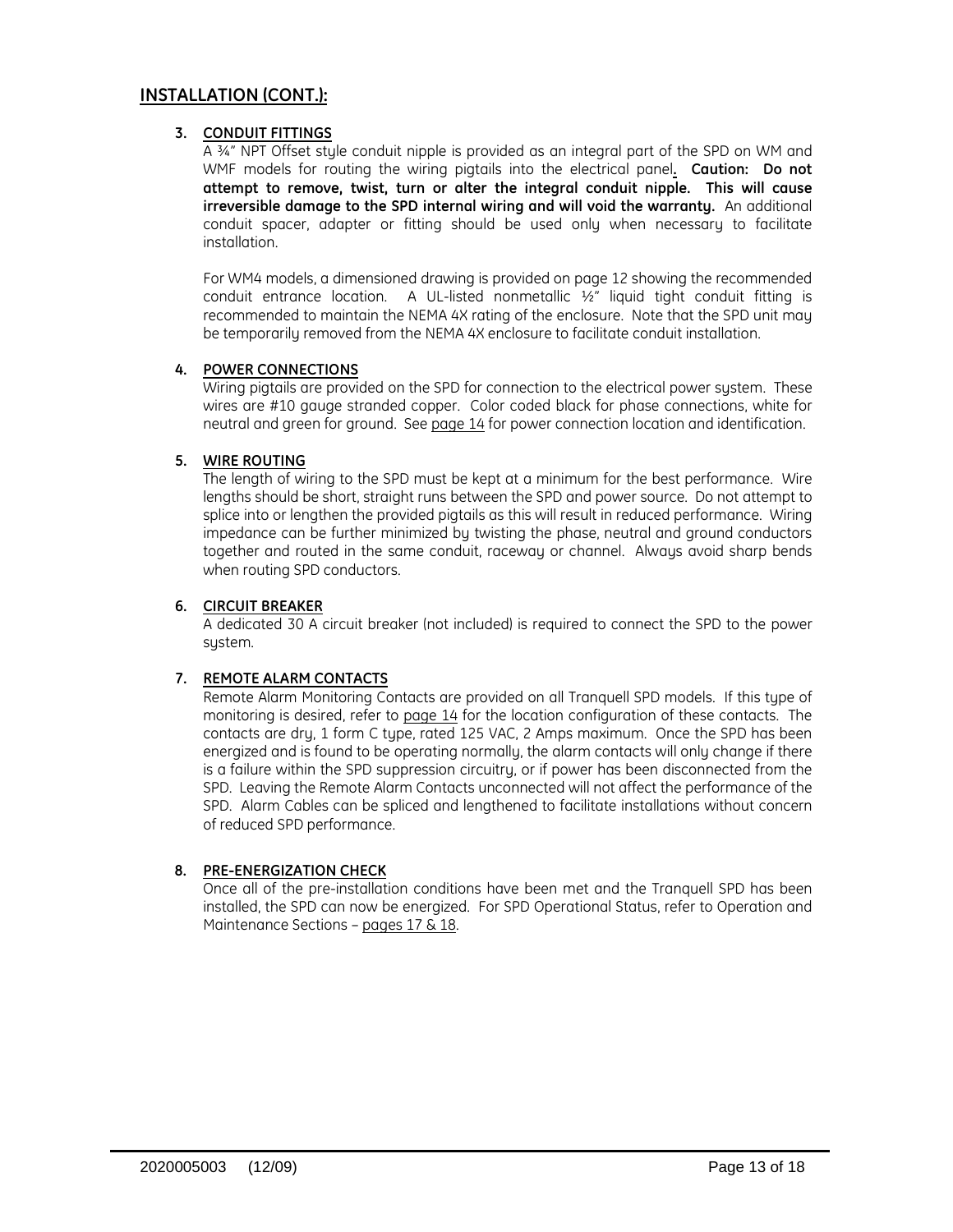#### **POWER WIRING AND REMOTE ALARM LOCATIONS**



The above illustration represents the wiring and alarm contacts for both the TLE and TME Wall Mounted SPD<br>for 3 phase applications. (Split/Single phase versions will have only 2 black power wires for connection.) for 3 phase applications. (Split/Single phase versions will have only 2 black<br>Black Wires are marked and identified as Phase A, Phase B, Phase C.

Various mounting orientations are possible and will not affect the performance of the SPD if wire connections<br>and cable lenath are kept to a minimum. and cable length are kept to a minimum.

#### **For High Leg Delta Power Systems:**

**Notice For High Leg Delta Power Systems:**<br>SPD model types that are intended for High Leg Delta applications are configured and marked with<br>Phase B as the intended High Leg connection point. Attempting to connect the SPD P Phase B as the intended High Leg connection point. Attempting to connect the<br>Phase A conductor to the sustem High Leg will result in immediate SPD failure.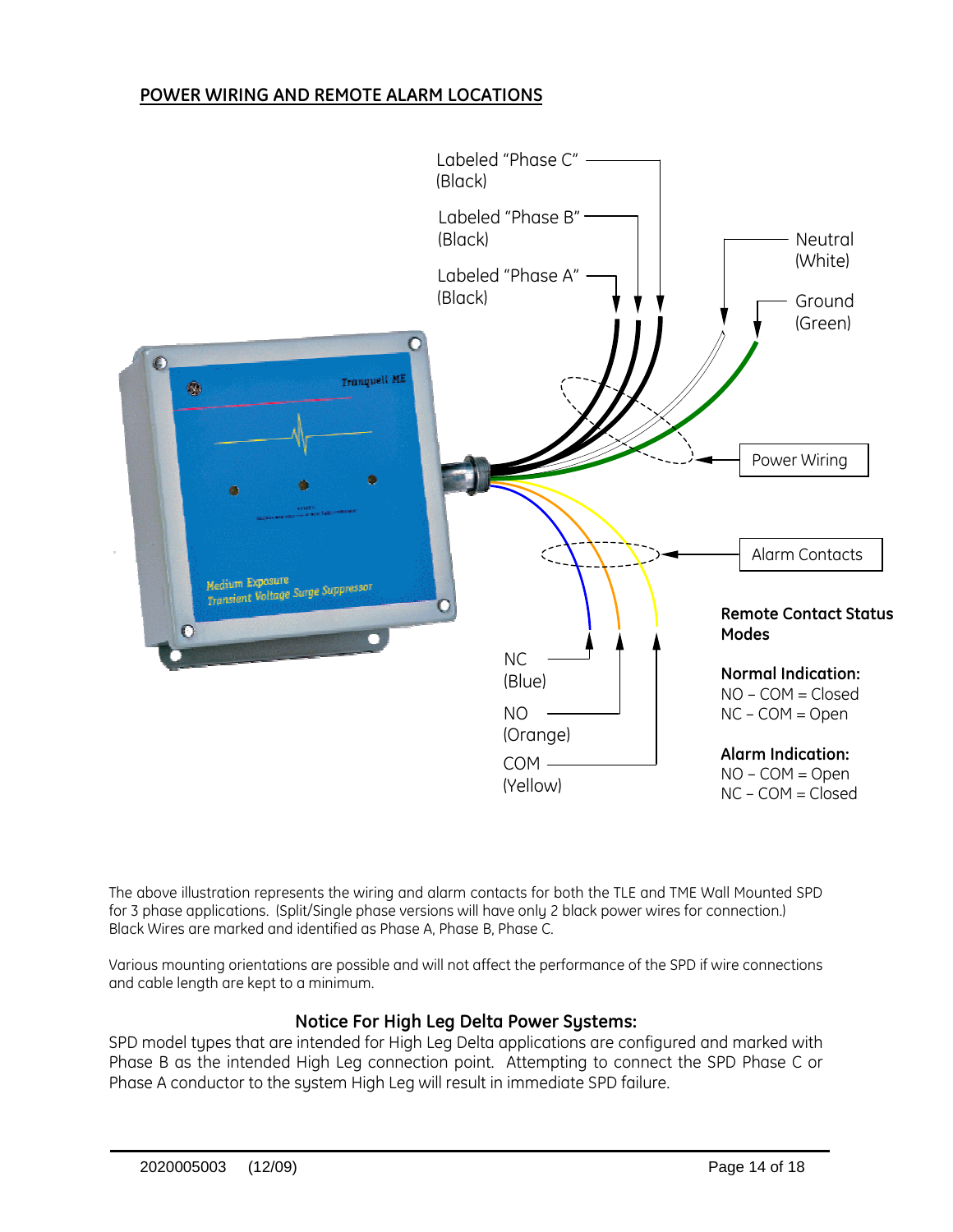#### **INSTALLATION EXAMPLE**



#### **Electrical Service Panel**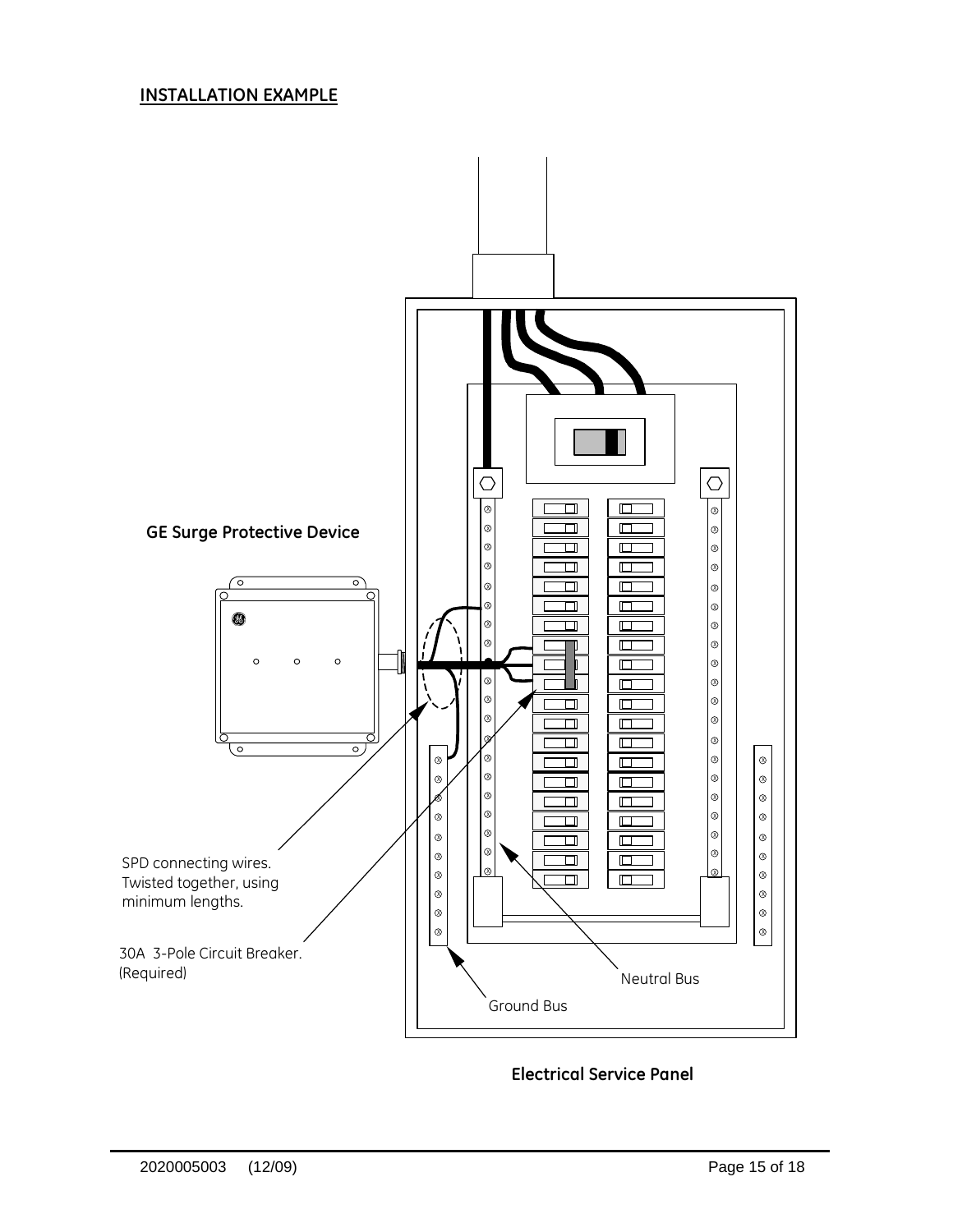#### **EXAMPLE (FLUSHMOUNT MODELS)**  $\frac{m}{2}$

Wall surface omitted to illustrate SPD mounting arrangement

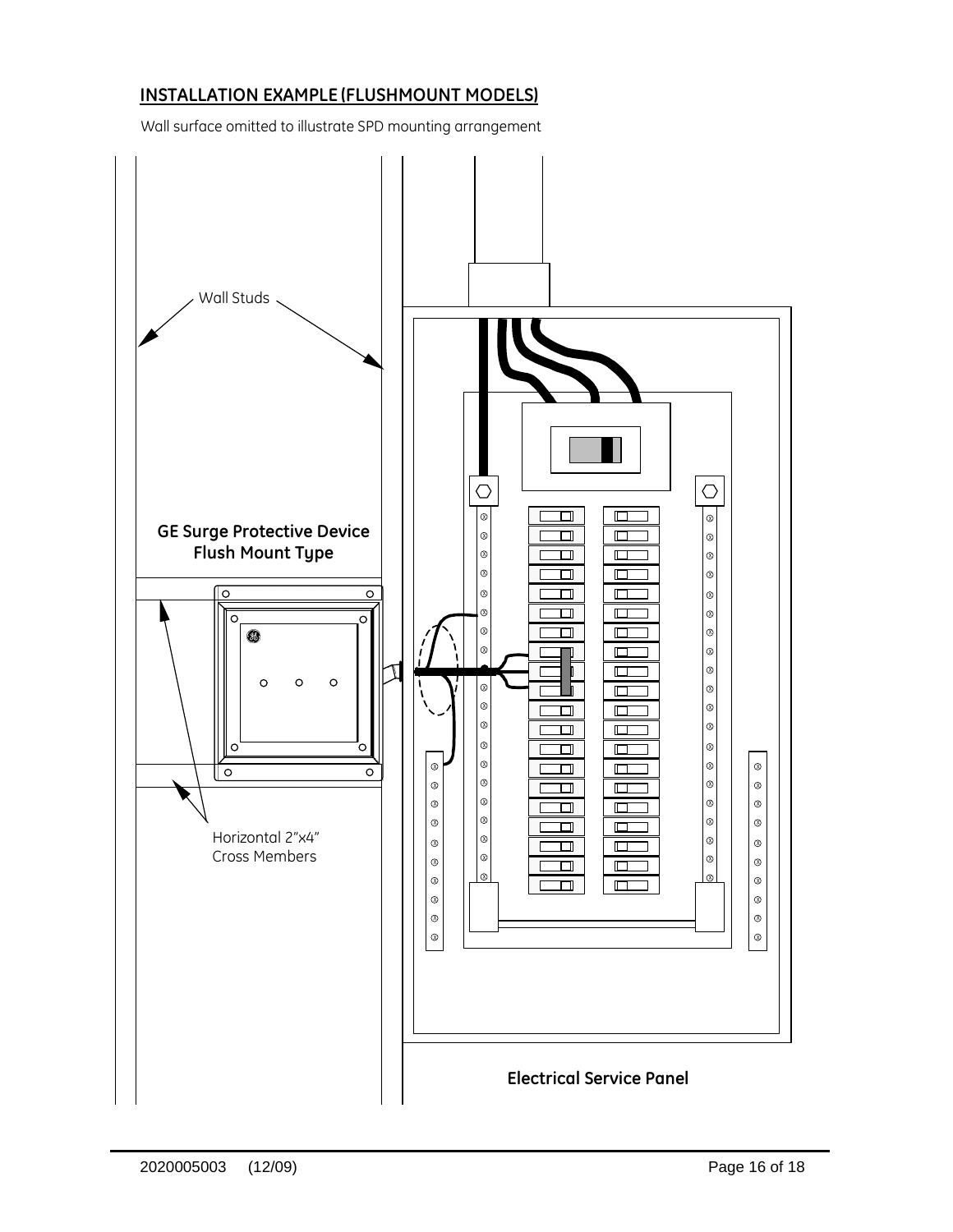

**WARNING**

**WARNING<br>The Energization of the spd, if any of the lamps or alarms<br>Indicates an Abnormal condition, power should promptly be** INDICATES AN ABNORMAL CONDITION, POWER SHOULD PROMPTLY BE INDICATES AN ABNORMAL CONDITION, POWER SHOULD PROMPTLY BE<br>DISCONNECTED FROM THE SPD. THE ELECTRICAL SYSTEM SHOULD BE<br>INSPECTED AND THE PRE-INSTALLATION REOUIREMENTS SHOULD BE INSPECTED AND THE PRE-INSTALLATION REOUIREMENTS SHOULD BE VALIDATED. DO NOT ATTEMPT TO LEAVE POWER APPLIED TO THE SPD, OR RE-VALIDATED. DO NOT ATTEMPT TO LEAVE POWER APPLIED TO THE SPD, OR RE-<br>ENERGIZE THE SPD IN THE EVENT OF AN ALARM CONDITION. PLEASE<br>CONTACT YOUR LOCAL GE REPRESENTATIVE FOR FURTHER ASSISTANCE.

#### **OPERATION:**

**RATION:**<br>After applying power to the SPD, verify that the protection monitoring circuits are functioning<br>correctlu. If all status alarms indicate "normal", the SPD has been successfullu installed and is correctly. If all status alarms indicate "normal", the SPD has been successfully installed and is operational.

## **LINE STATUS INDICATOR LEDs** The

LINE STATUS INDICATOR LEDs<br>The green line status LED's provide visual indication of SPD health status. As long as the SPD<br>is connected to the electrical sustem supplu voltage and the SPD suppression circuitru is is connected to the electrical system supply voltage and the SPD suppression circuitry is<br>functional, the line status indicators will be illuminated green. There is one green indicator functional, the line status indicators will be illuminated green. There is one green indicator<br>per each protected phase on TME Models. TLE Models have 1 green status indicator to per each protected phase on TME Mo<br>monitor the health of the entire SPD.

## **REMOTE ALARM CONTACTS** Remote

REMOTE ALARM CONTACTS<br>Remote Alarm Contacts are available to remotely monitor the health status of the SPD. An<br>alarm condition will result in a status change of the contacts. These contacts do not affect alarm condition will result in a status change of the contacts. These contacts do not affect<br>the performance of the SPD and are not required to be connected for the SPD to function as the performance of the SPD and are not required to be connected for the SPD to function as hehretai

#### **MAINTENANCE:**

GE does not provide a specific schedule for preventative maintenance as conditions will vary GE does not provide a specific schedule for preventative maintenance as conditions will vary<br>based on location and the environmental factors presented at each installation site. However, n location and the environmental factors presented at each installation site. However,<br>inspections should be scheduled to verifu that the SPD does not indicate a failure mode.

Inspections should also be made to check the integrity of the electrical supply connections to the<br>SPD to ensure continued reliable performance.